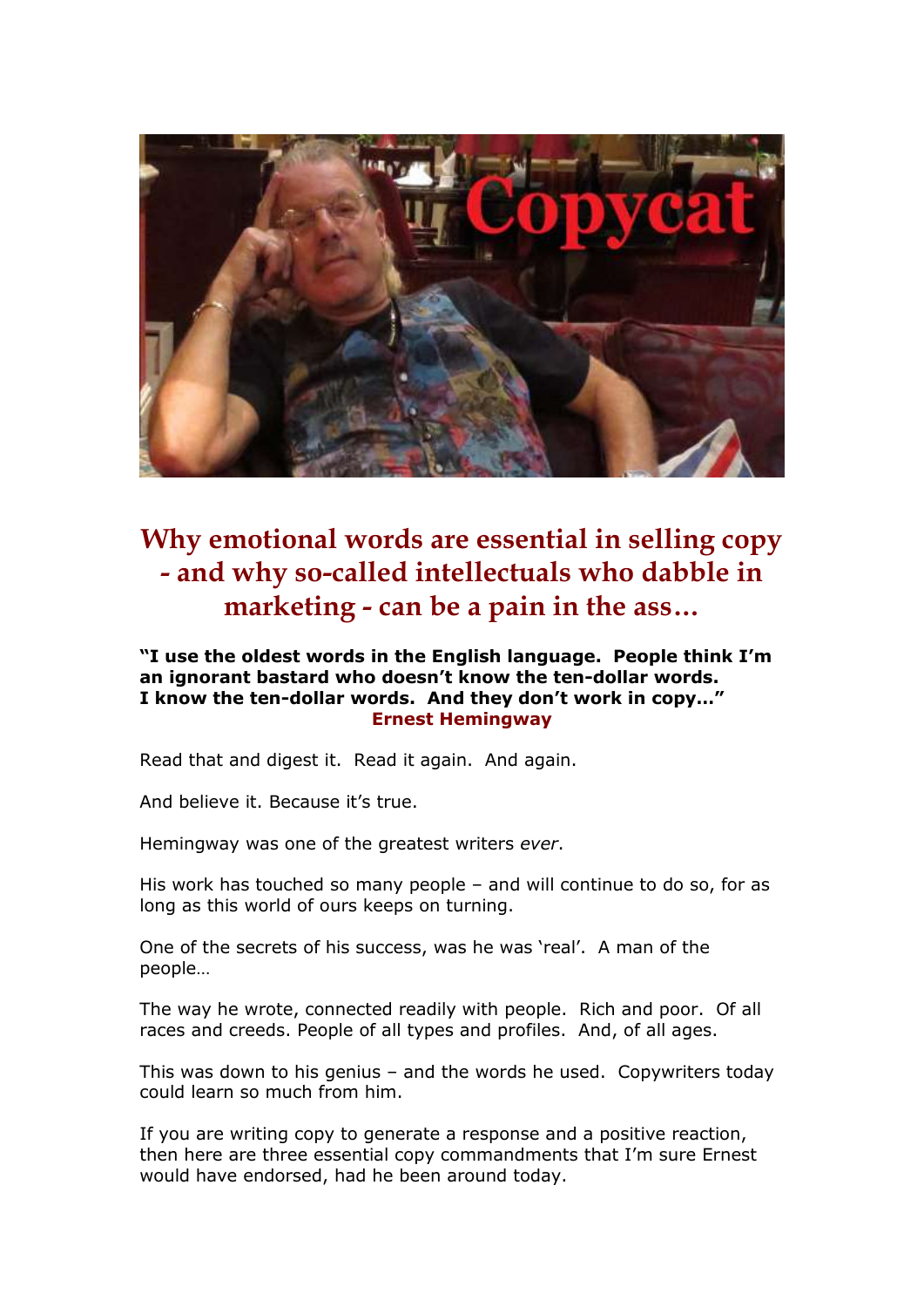# **1. Never use a 'clever' word when a simple one will do.**

### **2. Use everyday words that connect to the reader and sound as if you are talking naturally to them.**

### **3. Keep any so-called intellectuals as far away from your copy as possible.**

I want to take a little time to talk about this last point, as it is one that is very important. If you write copy for a living, or you are just a budding copywriter, having your work reviewed by one of these people can be a nightmare experience.

To have it reviewed by a group of them is beyond description…

Intellectuals who dabble in marketing are a pain in the ass. No point beating about the bush. They are…

By nature, these people are 'stiff' writers. That's because most of them are 'stiff' people and have a very strange way about them. For some reason, they seem uncomfortable in the 'real' world.

Like aliens…

And selling one-to-one - which is what direct marketing is all about – is right slap-bang in the centre of the 'real' world.

If you write for a living, in the blood-soaked trenches of direct response, you have to be a natural communicator with great experience of life. You must understand 'real' people and be comfortable in their presence.

As they will be in yours…

You should know from experience what turns them on – and turns them off. And, because of this, you will stand a better than even chance of writing copy that connects and sells.

As David Ogilvy once said:

"I don't know the rules of grammar. If you're trying to persuade people to do something or buy something, it seems to me that you should use *their* language. The language *they* use every day. The language in which they *think*…"

Spot on. I passionately believe that an understanding of people and a sympathy towards them - is essential when writing copy.

This understanding, if used correctly, builds a natural bridge between the writer and the reader. Herschell Gordon Lewis referred to it, as "writing within the experiential background of the reader."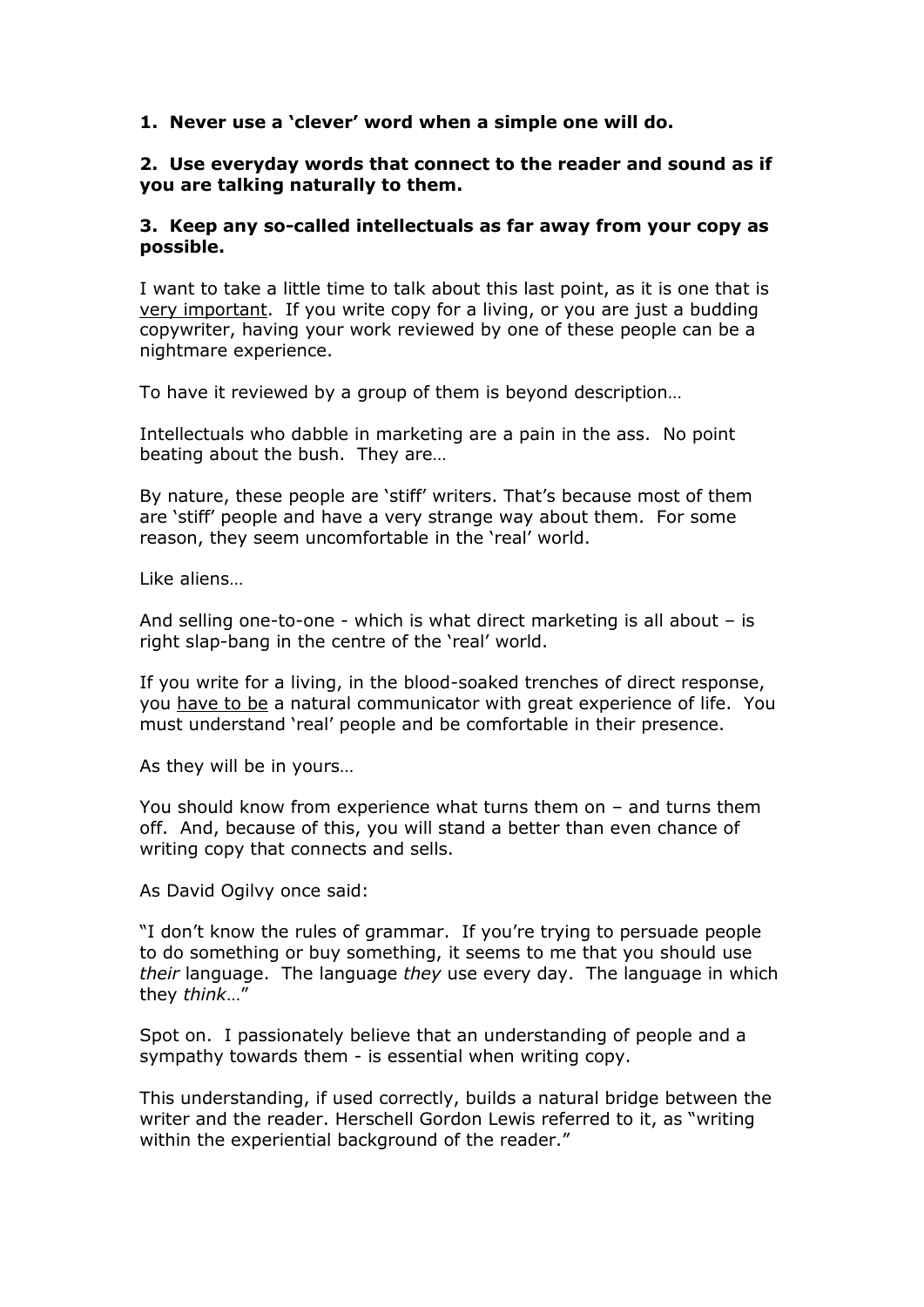This enables you to introduce as many facts and relevant points as you can, which are likely to come within that experience.

When you do that, you will readily connect with the reader. The reader's reaction is likely to be: "Yes, I know that, so it's likely that the other facts are true."

As Professor Poffenberger stated years ago, "Belief is a fabric of personal experiences."

Effective copywriters are people that have been around the block. The knowledge and experience they have gained, the scars and the failures, as well as the accolades and the gongs, enable them to write copy that connects, reassures and influences.

And *sells*. In spades…

The best copywriters are real people. They don't live in a twilight world like these intellectual bird brains…

Let me tell you this. If you have the misfortune to have your copy reviewed by someone who considers themselves to be intellectual, be prepared to go to hell and back.

These people hate *simple*. They like to use big words, to try and show how clever they are. Most of them aren't clever at all.

More importantly, they haven't got the faintest idea of how to write copy to make people do positive things.

Copy that *sells*…

So, they should stay well away. But, unfortunately, they don't.

Publishing clients, especially take note. Editors have absolutely no idea about how direct response copy works. So, if they ask to see your latest DM Subs letter or email, say 'no'.

If they get to see it, this is what will happen…

They will 'red pen' the copy. In less than 15 minutes, it will be devastated and look like a Christmas card from Hell.

They will replace most of the good, effective, emotional copy that has probably been written for you by your professional copywriter.

Copy that has excited you – and you can't wait to use.

You see, they hate words like 'lovely' and wonderful'. They will ask you to change them for less emotional alternatives that won't work half as well.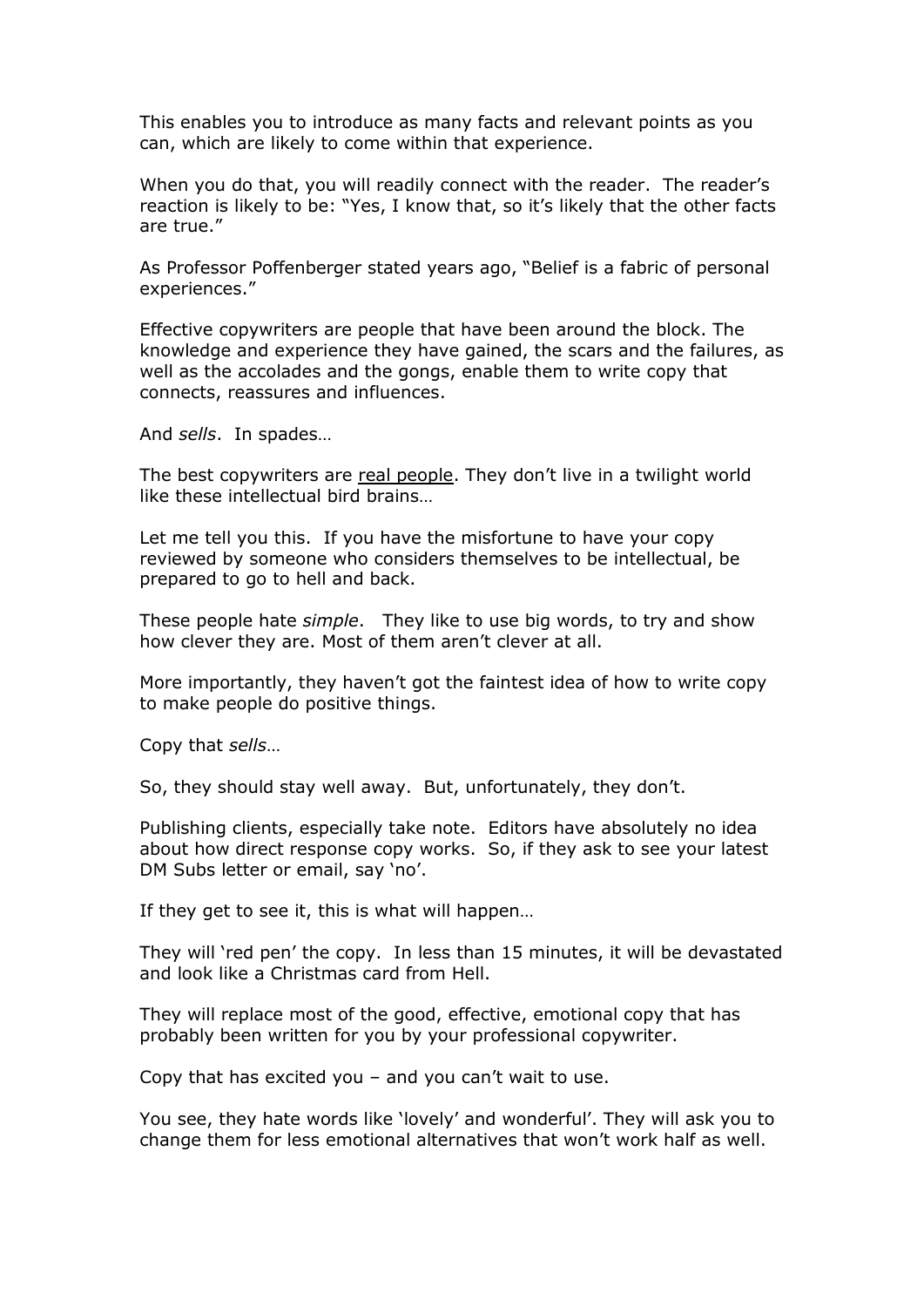And, if your copy contains a sentence starting with 'And', they will request you change it. What's more, they will probably pass a message back to you about this being a schoolboy error and how teachers taught us never to start a sentence with 'And' or 'But'.

It drives me mental…

Tell them, that to start with, teachers never had to write for a living in the minefields of direct response. 'And' is a fabulous sentence starter, as it links the positivity of the previous paragraph with the benefits of the next one.

*(Linking paragraphs in selling copy is absolutely vital. It keeps the reader reading. Once they stop reading, your selling opportunity is over).*

After you've told them those home truths, be prepared to be overruled.

Editors, for example, really fancy themselves and like to throw their weight about. As do a lot of Marketing Directors these days.

Especially those in their 20's that have all that vast experience behind them…

They think they know it all.

(I'll let you in on a little secret). They don't…

It seems to me, that a hell of a lot of marketers these days, are abysmally bad at understanding real people. As soon as they achieve even a moderate amount of success, they seem to stop living real lives.

They change somehow. They think they are above it. I've seen it happen.

So, you must fight tooth and nail for your copy. Believe in it. Defend it. Go to war for it. Because, remember, you will be right. Not them…

And here's a hand grenade you can throw in, if all else fails. Suggest a straight A/B test of both sets of copy against each other.

But, be aware, this is unlikely to succeed. They wouldn't dare take a chance that you and/or your copywriter could possibly be right.

So, what can you do, if these 'aliens' insist you change your copy?

You have three main options:

- 1. Hire a hit man and have them taken out.
- 2. Say no and go and work for someone else that appreciates your talent and experience.
- 3. Run their copy and watch the campaign fail.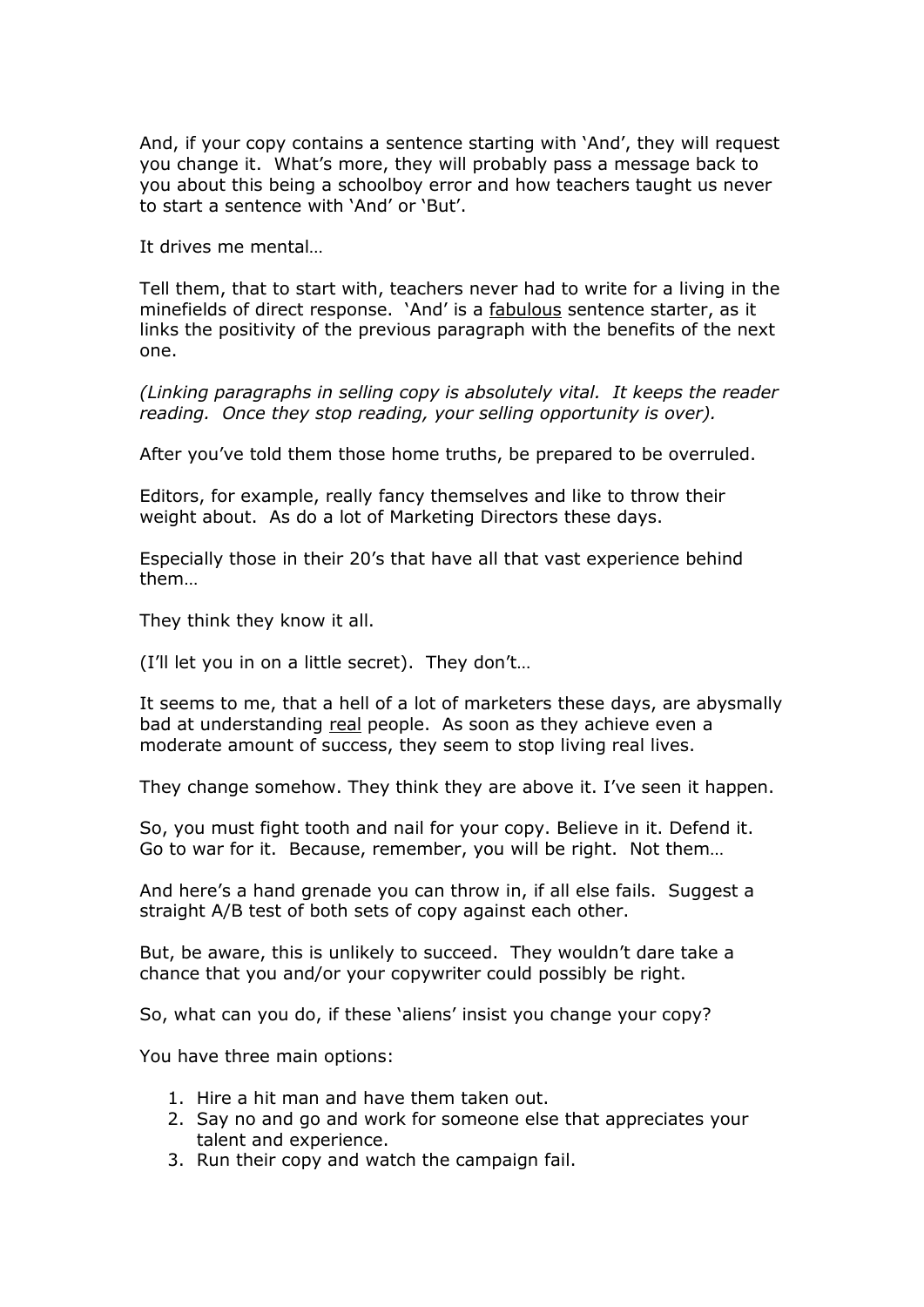Option 3, will, of course, result in the copy being significantly weaker and will make the readers' eyes glaze over. As a result, the campaign won't work and they will definitely blame you.

So you'll probably lose your job.

Option 2 is almost certainly the best, although I have to say I have been tempted by Option 1 on many occasions.

I still have time…

I always think of how Editors, for example, would feel if we walked into their office, sat down and started commenting on - and suggesting amendments to - editorial copy they had written...

Chances are, they wouldn't like it. Well, neither do we. So, keep the hell out. Go back to your boring editorials - with loads of grammar and punctuation mistakes and copy that turns people off in droves.

If you are very lucky and your particular intellectual nightmare is reasonable (not many of those around these days), then remind them of this vital copy commandment:

### **"Emotional words outpull intellectual words every single time in selling copy. There is absolutely NO exception".**

OK, that's the intellectuals taken care of. (I wish…) Now let's talk about the words that really work in copy and those that don't.

| <b>First-Ever</b>  | <b>Introducing</b> | You                | <b>Now</b>           |
|--------------------|--------------------|--------------------|----------------------|
| <b>Startling</b>   | <b>Hurry</b>       | <b>Free</b>        | <b>Stunning</b>      |
| <b>Bargain</b>     | <b>Offer</b>       | Wonderful          | <b>Magical</b>       |
| <b>Save</b>        | <b>Unique</b>      | <b>Exclusive</b>   | <b>Breakthrough</b>  |
| <b>Compare</b>     | <b>Revealing</b>   | <b>Beautiful</b>   | <b>Miracle</b>       |
| <b>Exciting</b>    | <b>Money</b>       | <b>Proven</b>      | <b>New</b>           |
| Amazing            | Announcing         | <b>Show</b>        | <b>Powerful</b>      |
| Your               | <b>Remarkable</b>  | <b>Spectacular</b> | <b>Improved</b>      |
| <b>Sensational</b> | <b>Today</b>       | <b>Easy</b>        | <b>Guaranteed</b>    |
| Quick              | <b>Classic</b>     | <b>Latest</b>      | <b>Superb</b>        |
| <b>Presenting</b>  | Wanted             | <b>Modern</b>      | <b>Tremendous</b>    |
| <b>Novel</b>       | How                | <b>Immediately</b> | <b>Appealing</b>     |
| <b>Challenge</b>   | Recent             | <b>Secrets</b>     | <b>Endorsed</b>      |
| <b>Notable</b>     | Good               | <b>Excellent</b>   | <b>Fascinating</b>   |
| <b>Superior</b>    | <b>Greatest</b>    | <b>Famous</b>      | <b>Astonishing</b>   |
| <b>Terrific</b>    | <b>Selective</b>   | <b>Striking</b>    | <b>Acclaimed</b>     |
| Rare               | <b>Special</b>     | Genuine            | <b>Authentic</b>     |
| <b>Elegant</b>     | <b>Dramatic</b>    | <b>Fantastic</b>   | <b>Exceptional</b>   |
| <b>Commended</b>   | <b>Exquisite</b>   | <b>Classic</b>     | Great                |
| <b>Astounding</b>  | <b>Recommended</b> | <b>Magnificent</b> | <b>Revolutionary</b> |

Here are **80 proven and effective words** to start with.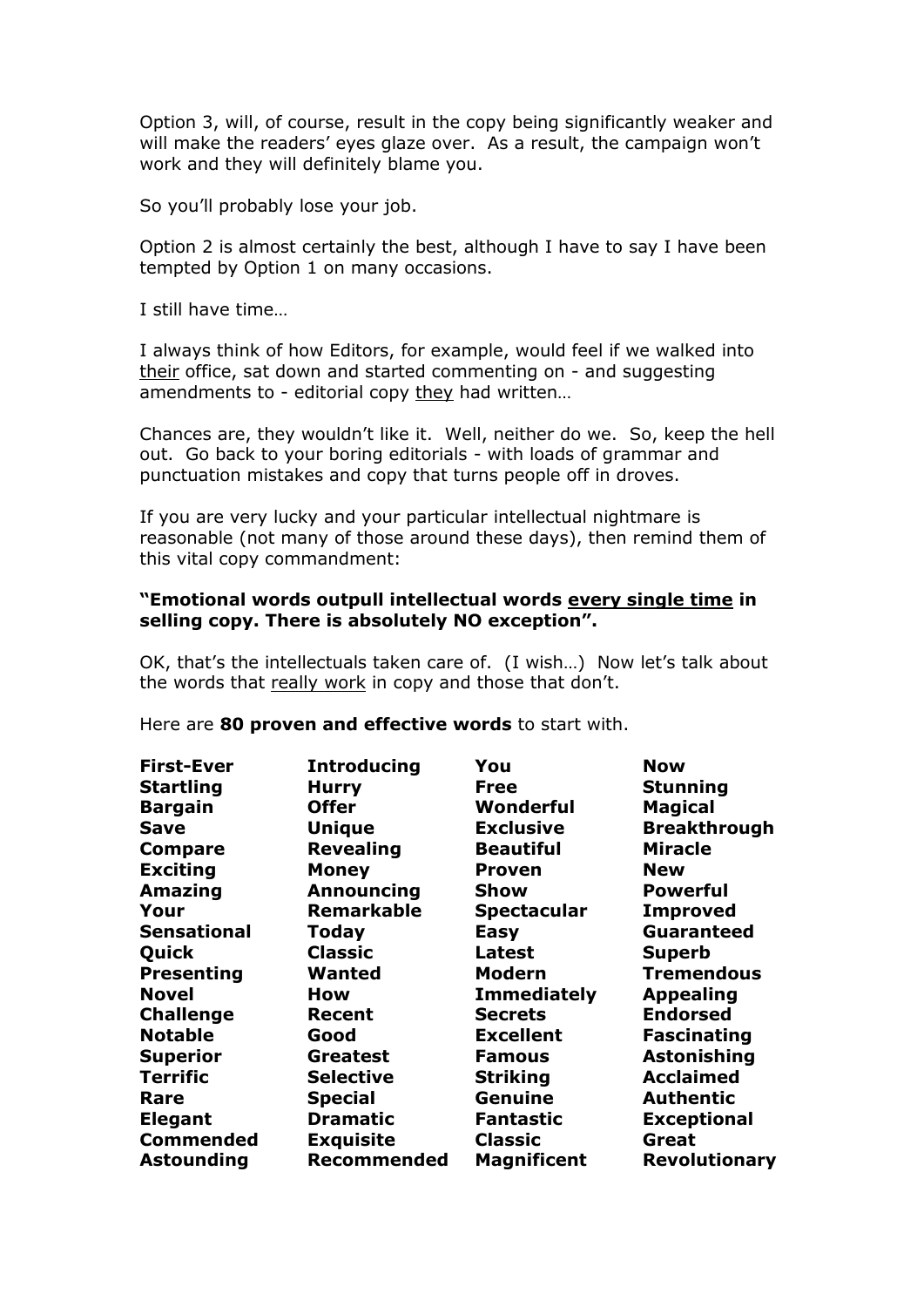Words like that - and words that mean the same things, tend to work the best in copy. Why they work is simple; they relate to 3 vitally important things:

# **1. They relate to the single most important thing that makes copy work - and that's BENEFITS.**

**2. They relate to the next most important thing, which is NEWS. (The best copy tends to contain news of benefits).**

# **3. They are also, in the main, emotional words. (Remember, emotional words always work best, in selling copy)**

Just look again at that list of words above. Can you feel the energy and positivity they exude? The power of them almost jumps off the page.

That's why they work.

In Vic Schwab's legendary direct marketing book - *How to Write a Good Advertisement,* Schwab lists "100 Good Headlines and Why They Were So Profitable." Incidentally, this identical list is also quoted in Maxwell Sackheim's book *My First Sixty Years in Advertising*.

This is a pretty unique endorsement of this group of headlines, by two famous direct marketing authorities.

As I was putting this new *Copycat* together, I thought it would be fun to analyse those headlines and the words used in them.

Here are the ten most frequently-used words in Schwab's 100 good headlines. Following each word is a figure showing the number of times the word was used.

### **You - 31 Your - 14 How - 12 New - 10 Money - 6 Who - 8 Now - 4 Why - 4 Want - 4 People - 4**

(Not many intellectual words in that lot, is there?)

The power of 'you' I explored in a previous **[Copycat.](http://www.andyowencopyandcreative.com/pdfs/copywriting_Power_Words_FREE_YOU_Ed_McLean_Newsweek.pdf)**

Remember this. Every single word in selling copy is important. Many times in test activity, the change of one word dramatically increased the response levels of a letter or ad.

One of the most famous examples was the headline of an ad for an automobile repair kit. The original ad's headline was "How To Repair Cars."

The headline was changed to "How To *Fix* Cars."

# **The ad pulled 22% more business, just with that one word change**.